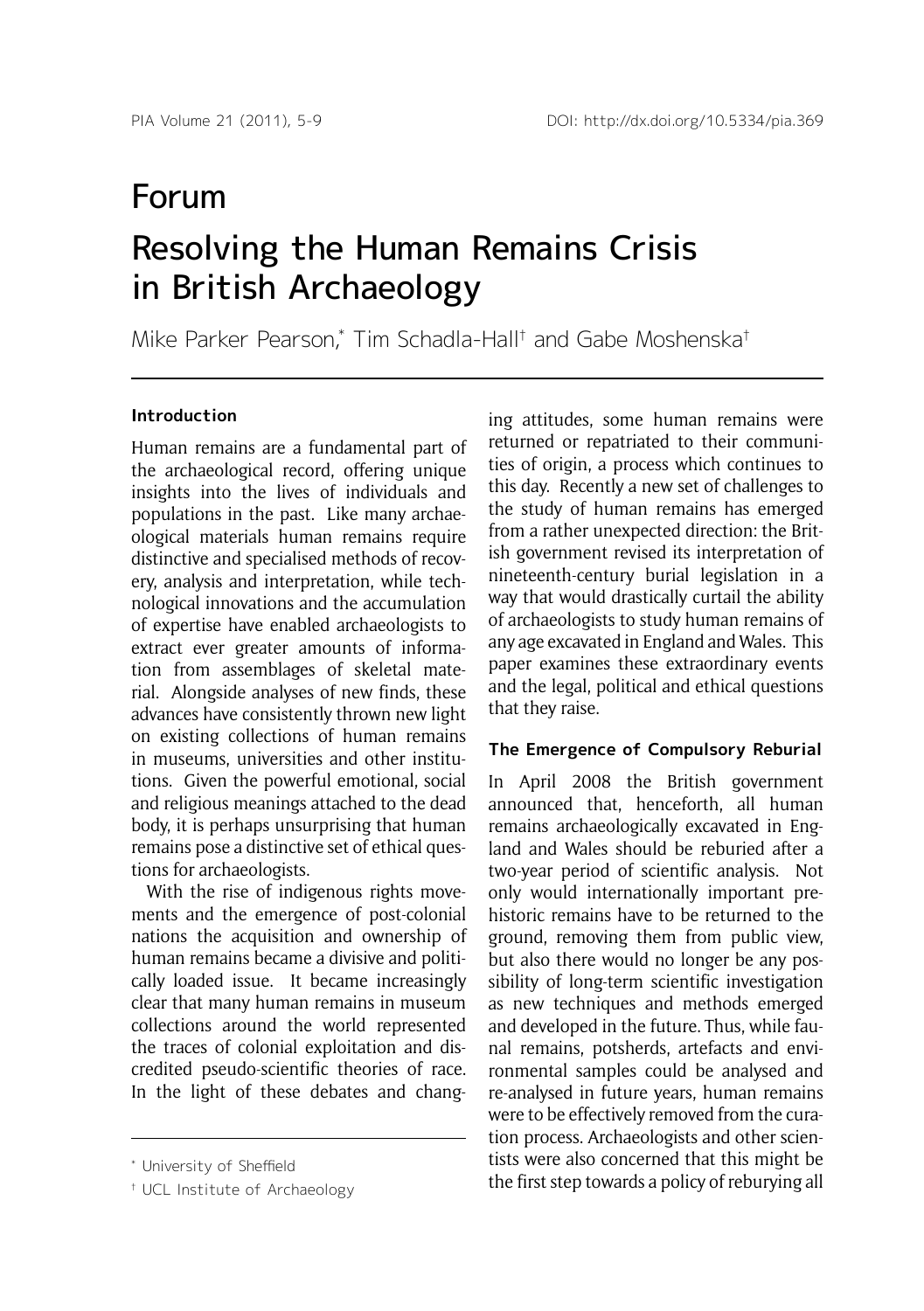human remains held in museum collections in England and Wales including prehistoric, Roman, Saxon, Viking and Medieval as well as more recent remains.

From some perspectives, it might have seemed that the UK was following the welltrod path of post-colonial nations in returning the ancestral remains of oppressed indigenous minorities for reburial, but, in a number of respects, the situation in Britain is very different (Sayer 2009, 2010; Moshenska 2009). The Ministry of Justice stated that they intended for this ruling to remain in place only temporarily until the law could be amended, perhaps within the next two years. They also pointed out that reburial dates could be extended, subject to permission, so that scientific analysis might continue to be carried out.

The law in question was the Burial Act 1857, one of a series of largely out-dated burial acts passed during the Victorian period to protect the Victorian public from exposure to recent corpses, grave-robbing and clearance of recent graves in the over-crowded cemeteries and graveyards of the rapidly growing towns and cities of England and Wales. Section 25 of the Act states:

Except in the cases where a body is removed from one consecrated place of burial to another by faculty granted by the ordinary for that purpose, it shall not be lawful to remove any body, or the remains of any body, which may have been interred in any place of burial, without licence under the hand of one of Her Majesty's Principal Secretaries of State, and with such precautions as such Secretary of State may prescribe as the condition of such licence.

By the beginning of the twenty-first century many archaeologists were accustomed to applying for licences from the Home Office to excavate human remains of all periods. Application forms required the nomination of an osteological expert responsible for analysing the remains as well as the identification of a place of eventual deposition, whether a museum or collection for curation, or a place of reburial. Standard conditions, regardless of the antiquity of the remains, included the need to consult a local public health official prior to excavation (entirely unnecessary for archaeological remains over 100 years old) and to screen the excavations from public view so as not to cause offence. In contrast to this anachronistic requirement, most visitors to archaeological sites are extremely keen to see human remains, and surveys of museum visitors have consistently shown an overwhelming majority in favour of their public display. But, despite these occasionally inappropriate conditions, this system worked. Human remains were curated in museums, or sometimes reburied if an ethnic or religious group with close and demonstrable connections to the deceased was identified, and requested such action.

This situation changed in 2007 when the Home Office handed over responsibility for burial legislation to the newly formed Ministry of Justice (MoJ). Lawyers acting for the MoJ decided that the 1857 Act did not in fact give the government the powers to grant licences for the excavation of human remains, and thus it was neither possible nor necessary to issue licences where the remains were not buried in extant burial grounds. They initially tried to apply another act, the Disused Burial Grounds (Amendment) Act 1981, to archaeology, but eventually they advised that archaeologists were not required to obtain exhumation licences for any remains regardless of their date of interment, except in the case of extant burial grounds.

From this state of enlightenment in early 2008, the MoJ changed its view again and, without any published explanation or discussion of its reasons, stated that all human remains would have to be reburied after a two-year period of scientific analysis. The new licences no longer included the option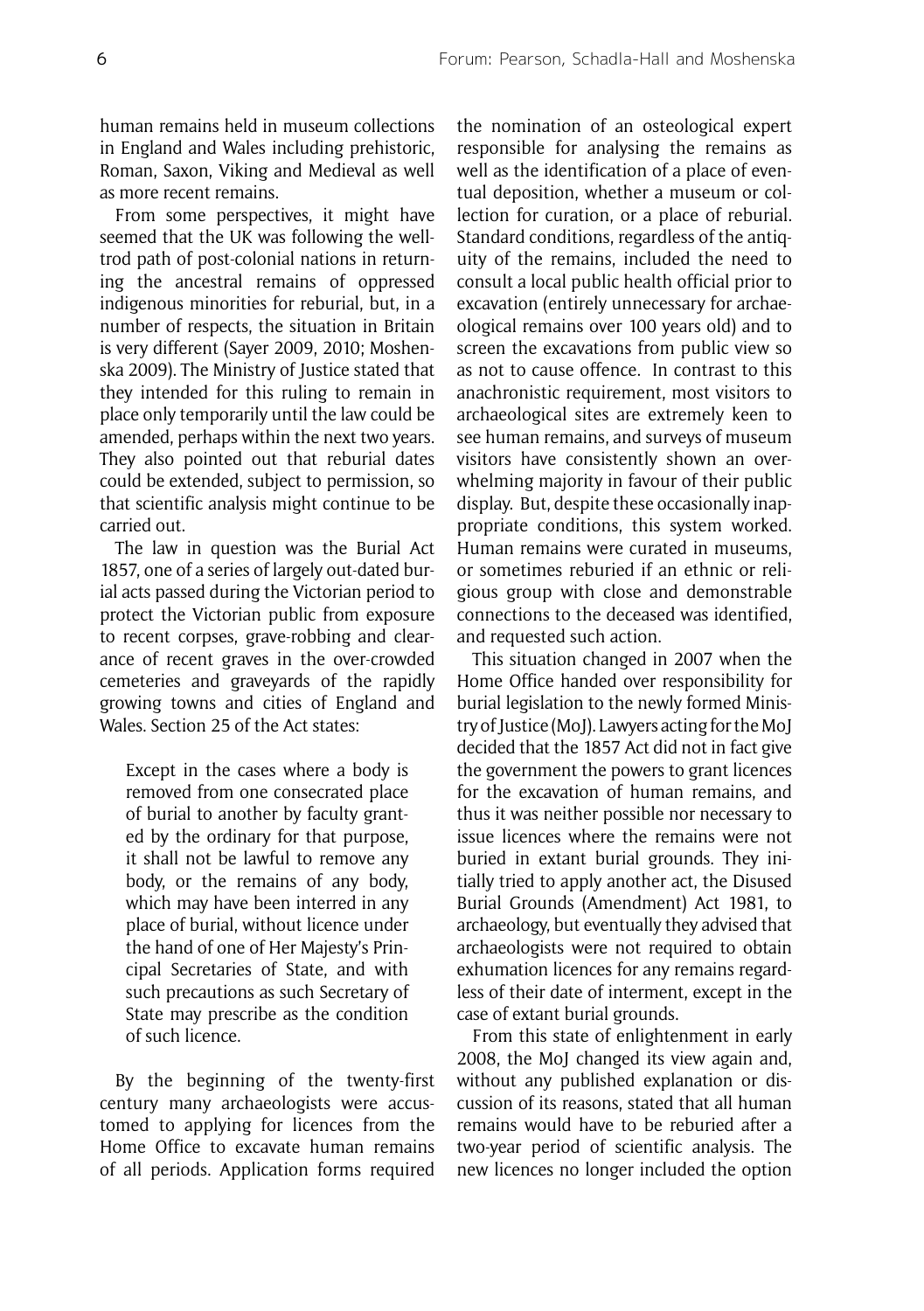of curation in a museum. It is worth noting that the relevant section of the Act thus interpreted makes no reference to reburial, being entirely concerned with the removal of remains. Nearly three years later a government minister's letter (Jonathan Djanogly replying to the Solicitor General, Edward Garnier on 10 February 2011) stated that this was because the 1857 Act contained no express powers to curate remains. This again failed to address the question of why reburial was the only option when this too was not mentioned in the act.

Other than the minister's letter to the Solicitor General, there has never been a published explanation of why the MoJ's legal advice took the form that it did. A possible explanation is that one or more civil servants or their legal advisors held fundamentalist Christian beliefs about the resurrection of the body at the day of judgement; individuals holding such beliefs would be likely to believe that remains from Christian burials should be re-interred as a matter of religious necessity. Fundamental Christian belief may further expect that all pre-Christian and non-Christian remains should be reburied. Representatives of the MoJ have never provided a public statement to clarify their reasoning behind the blanket requirement for reburial. Instead, in 2008 and 2009 the MoJ issued two brief statements recognizing that the legislation needed amendment, and that it would be possible to apply for extensions beyond the two-year period prior to reburial when justified by circumstances.

#### **The Change in MoJ Policy**

By 2010 a number of archaeologists were becoming increasingly concerned that the MoJ had no intention of changing its requirement that all human remains should be reburied regardless of their long-term value for scientific knowledge and public benefit. Officials from the MoJ had been consulting with English Heritage during the previous two years but had failed to communicate the results of these deliberations. By October 2010 it appeared that discussions had reached stalemate with no clear outcome other than to maintain the *status quo* as established in 2008. It was at this point that three archaeologists decided to act.

The issues of reburial and screening of skeletons from public view were first brought to public attention with the publication of a short feature in the December 2010 issue of British Archaeology (published on 8 October) by Mike Pitts, the journal's editor, and Dr Duncan Sayer, lecturer in archaeology at the University of Central Lancashire. The MoJ did not formally respond, but its comments to the media suggested it believed archaeologists were making a fuss about nothing.

Duncan Sayer also wrote to the Science and Technology Committee of the House of Commons at Westminster to ask them to look into the process of licensing with particular reference to (1) reburial causing the potential loss of scientific information, and (2) the disadvantages and lack of necessity of screening archaeological excavations from the public. On 14 October he appeared on BBC Radio 4's Material World together with Mike Pitts, to explain the problems and inadequacies of the MoJ's stance. The MoJ declined to provide a spokesperson on the show. The responses to the broadcast included an article in the Observer newspaper, a call for a review of the guidance from the Council for British Archaeology (CBA), and an enquiry from the Law Commission, a statutory body whose function is to review the law and make recommendations for legal reform.

On 14 October 2010 Andrew Millar MP, chair of the Science and Technology Committee, wrote to Kenneth Clarke, Lord Chancellor and Secretary of State for Justice, to express concern over the working of the licensing system. Kenneth Clarke replied on 1 November 2010 stating that, as far as he understood, the archaeological profession had no problem with the existing situation, and that his ministry had 'not received any formal representations against the licensing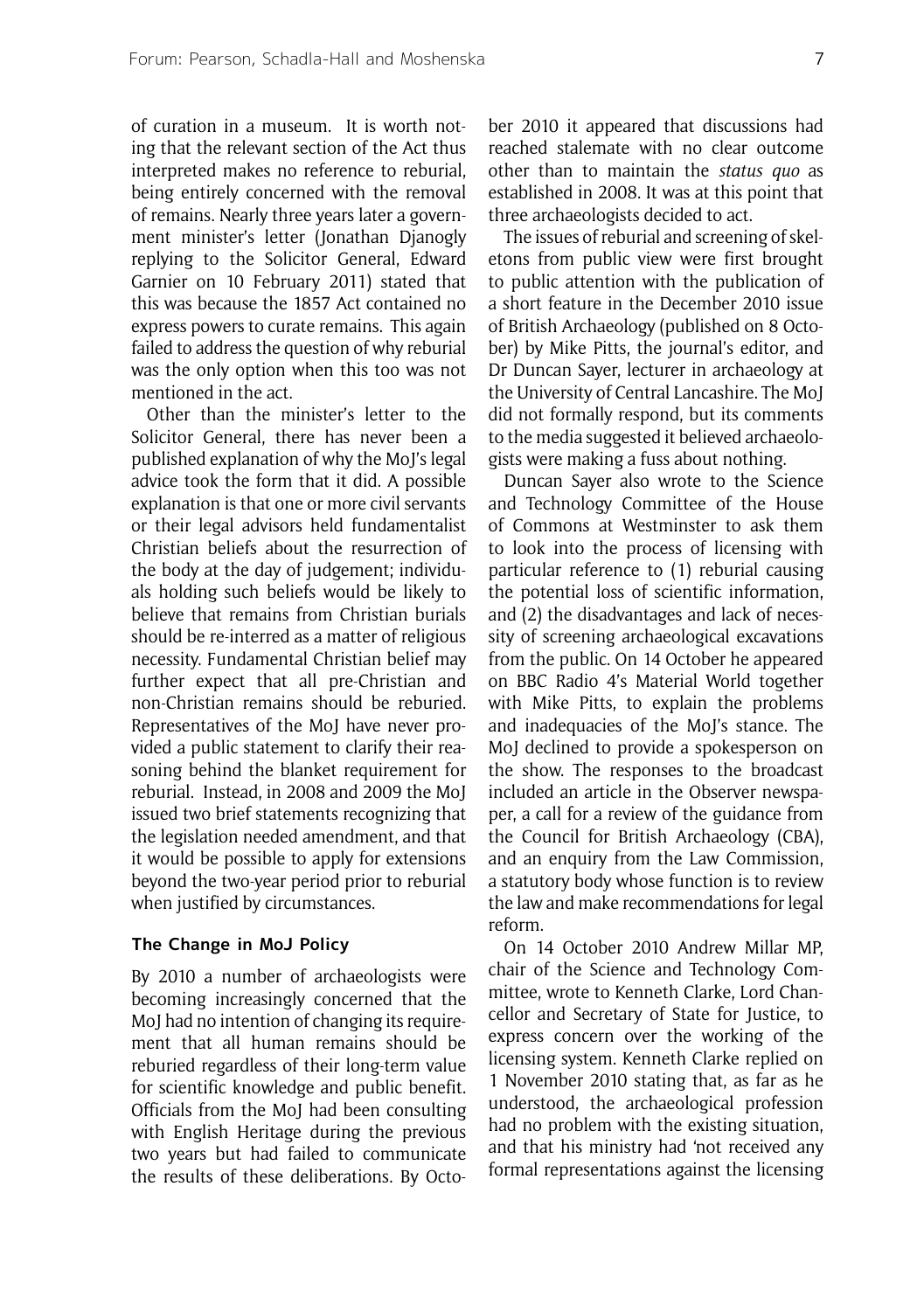scheme introduced in 2008'. On 11 January, Lord Renfrew received a written answer to the following question in the House of Lords:

To ask Her Majesty's Government whether they will amend the Burial Act 1857 to ensure that significant prehistorical or ancient human remains can lawfully be conserved and curated in perpetuity in appropriate museums or designated institutions for the purpose of scientific study and research.

The written answer from Lord McNally, Minister of State for Justice, gave little away:

We are currently considering whether it may be possible to take forward changes to burial legislation generally, including the Burial Act 1857 which regulates the exhumation of human remains. In the mean time, we continue to apply the present exhumation licensing system in a way which recognises, as far as possible, the legitimate interests of archaeologists, museum professionals, and the general public.

Despite this vague reply, civil servants at the MoJ were now aware that there was a mounting campaign at government level. Robert Clifford, the senior civil servant responsible for the MoJ's policy, hastily convened a meeting with a panel of representatives of different archaeological organizations including English Heritage, the Institute for Archaeologists and the CBA. Such panel meetings were supposed to be part of a regular consultation process but this was the first time that the panel had met since the MoJ's policy change over two years before.

The Ministry of Justice panel met on 18 January but were advised by Robert Clifford not to reveal the nature or results of their discussions for a further month. Although the MoJ did not feel that changes to the current burial laws were feasible, they explained that they hoped to work towards a more flexible approach in which reburial of remains would not normally be a requirement. That same day the Solicitor General Edward Garnier QC MP wrote to Jonathan Djanogly to ask about the legal basis for the MoJ's current policy of reburial. On 10 February he received a reply stating that the legislation could allow a wider range of options than merely reburial.

On 2 February 2011 a group of 40 professors of archaeology and related sciences published an open letter to Kenneth Clarke in the *Guardian* (published simultaneously in *British Archaeology*) to explain that the 2008 arrangements for compulsory reburial had caused deep and widespread concern and that the MoJ should return to a licensing system that allowed for the retention, study, curation and display of excavated remains as appropriate. Clarke's minister responsible for burial law, Jonathan Djanogly initially replied with a letter to the *Guardian,* stating that the professors were 'wide of the mark'.

However, it turned out that their letter had indeed hit the mark. Djanogly and his civil servants replied to the professors on 10 February in much greater detail, apologising for the fact that Kenneth Clarke's letter gave the impression that the MoJ were not aware of archaeologists' concerns over the burial legislation, and recognising that the situation was clearly unsatisfactory. He concluded that the provisions of the Act could be applied more flexibly in future: there was little chance, he explained, that the burial legislation would be reformed in the short or medium term but he was confident that a more satisfactory way forward could be found to allow the retention of human remains in appropriate circumstances.

Later in the year, MoJ officials began granting licences for retention of human remains in museums. They also re-opened negotiations with representatives of English Heritage and the Institute for Archaeologists to develop a new policy for human remains which included a new form of application in